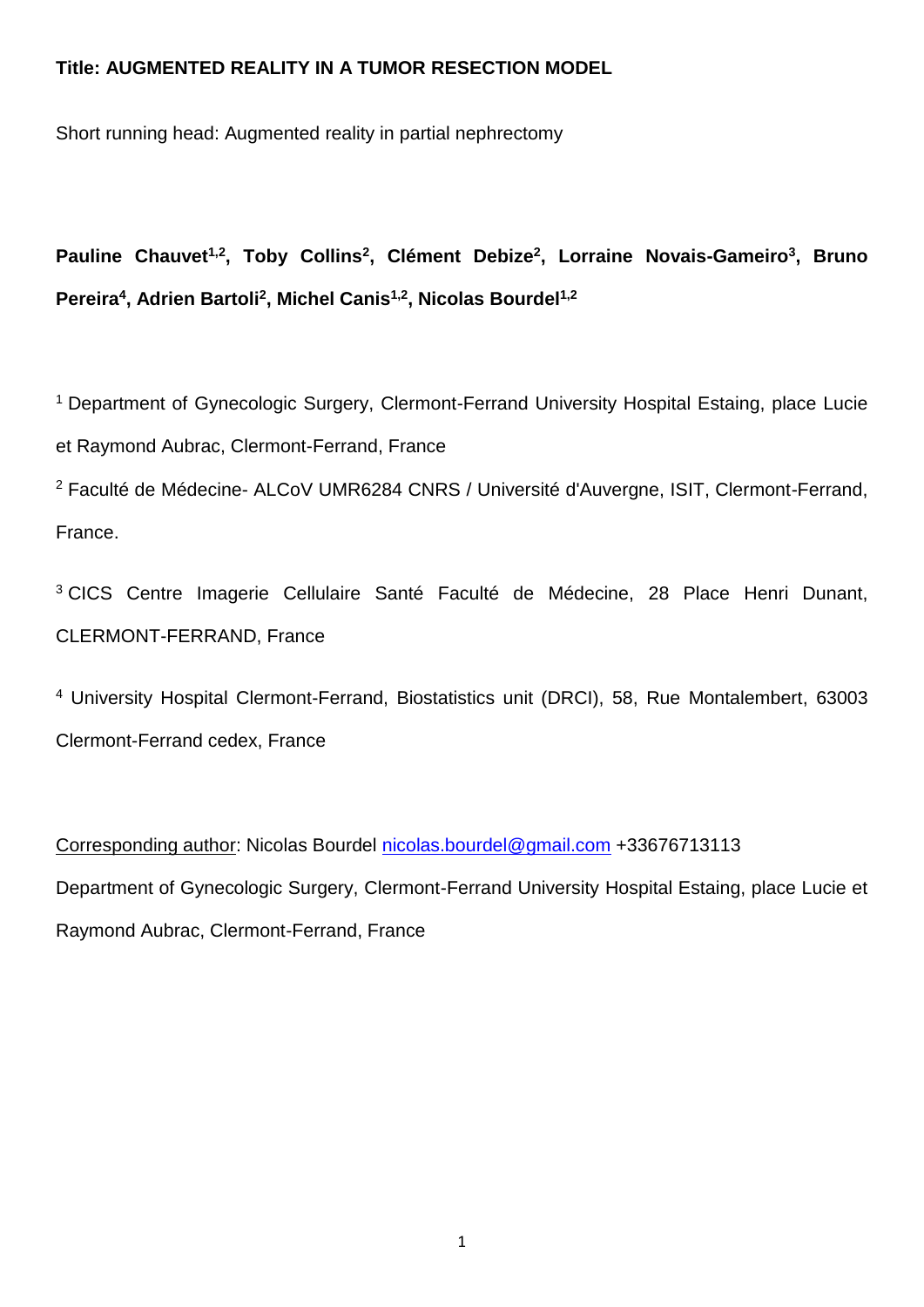### **Abstract**

**Background:** Augmented Reality (AR) guidance is a technology that allows a surgeon to see subsurface structures, by overlaying preoperative imaging data on a live laparoscopic video. Our objectives were to evaluate a state-of-the-art AR guidance system in a tumor surgical resection model, comparing the accuracy of the resection with and without the system. Our system has three phases. Phase 1: using the MRI images, the kidney's and pseudotumor's surfaces are segmented to construct a 3D model. Phase 2: the intra-operative 3D model of the kidney is computed. Phase 3: the pre-operative and intra-operative models are registered, and the laparoscopic view is augmented with the pre-operative data.

**Methods**: We performed a prospective experimental study on *ex vivo* porcine kidneys. Alginate was injected into the parenchyma to create pseudotumors measuring 4-10mm. The kidneys were then analyzed by MRI. Next, the kidneys were placed into pelvictrainers, and the pseudotumors were laparoscopically resected. The AR guidance system allows the surgeon to see tumors and margins using classical laparoscopic instruments, and a classical screen. The resection margins were measured microscopically to evaluate the accuracy of resection.

**Results**: 90 tumors were segmented: 28 were used to optimize the AR software, 62 were used to randomly compare surgical resection: 29 tumors were resected using AR, and 33 without AR. The analysis of our pathological results showed 4 failures (tumor with positive margins) (13.8%) in the AR group, and 10 (30.3%) in the Non-AR group. There was no complete miss in the AR group, while there were 4 complete misses in the non-AR group. In total, 14 (42.4%) tumors were completely missed or had a positive margin in the non-AR group.

**Conclusions**: Our AR system enhance the accuracy of surgical resection, particularly for small tumors. Crucial information such as resection margins and vascularization could also be displayed.

### **Keywords: Augmented Reality, laparoscopy, partial nephrectomy, resection margins.**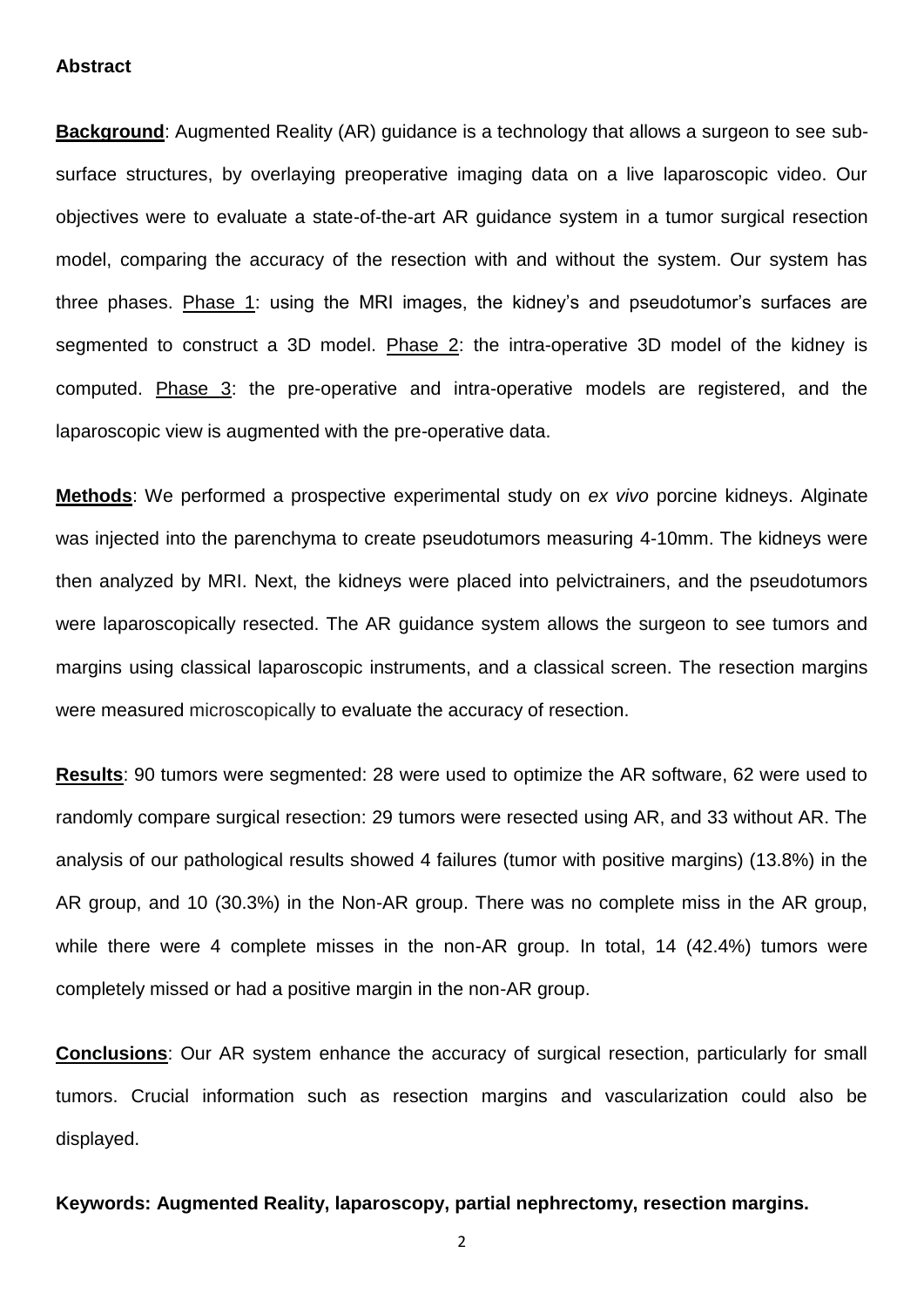#### **INTRODUCTION**

Laparoscopic surgery has brought considerable changes to all fields of surgery by introducing the concept of minimal invasive surgery. The main problems for surgeons dealing with minimal invasive surgery techniques are hand–eye disconnection, reduced depth perception due to the two-dimensional vision offered on the flat screen with the angle of view and haptic feedback being sometimes limited (1).

Augmented Reality (AR) is a technology allowing a surgeon to see sub-surface structures in an endoscopic video image (1,2,3). This works by overlaying information obtained from preoperative imaging, such as MRI and fusing it in real-time with the endoscopic images (1,2). AR guidance systems have been successfully developed to assist surgical procedures including adrenalectomy (2), prostatectomy (4), liver resection and neurosurgery (5). AR has not been developed however for soft and deformable organs in **laparoscopic surgery**, and despite considerable research, robust systems capable of handling soft tissue deformation are yet to be created. Furthermore, quantitative evaluation is both difficult and limited in the literature.

We have already evaluated AR with a phantom uterus model, with small intramural myomas in a synthetic 3D printed uterus model. The results of this study showed that the AR system can significantly improve the localization of myomas (6). We then demonstrated the feasibility of our AR system in a clinical situation (7). To continue the development of our system, for small inner tumors we decided to evaluate it in an animal tumor resection model. The aim of our work was to evaluate an AR system for surgery, comparing the accuracy of the resection with and without AR. **T**his is the first pre-clinical study that systematically evaluates the benefit of a state-of-the-art laparoscopic AR guidance system, by performing complete resections and measuring positive/negative margin statistics.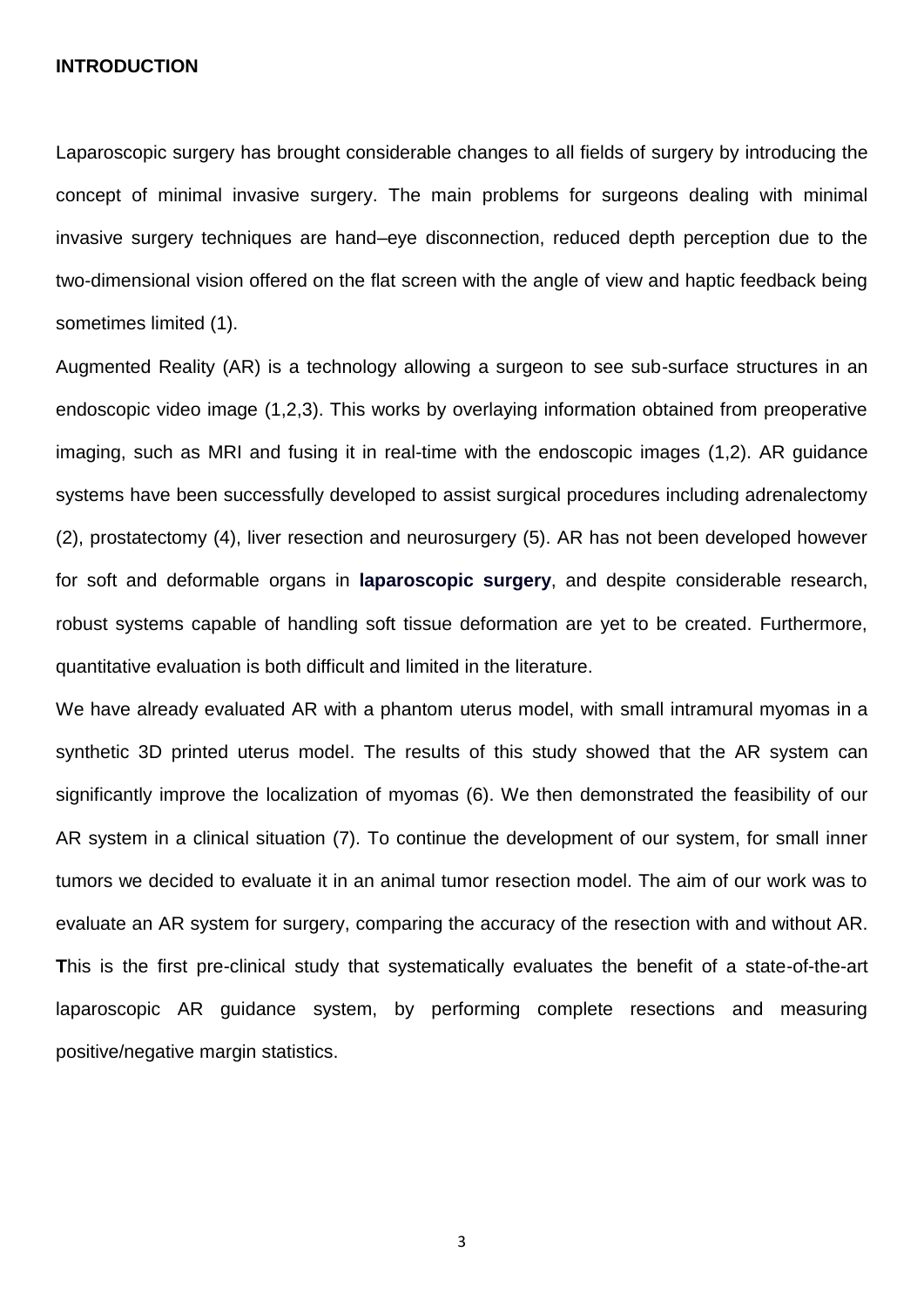#### **MATERIALS & METHODS**

# **FIRST STEP: DEVELOPMENT OF A NEW PSEUDOTUMOR MODEL**

The study protocol was covered by a request for authorization to use animals for scientific purposes (Ministry of Higher Education and Research, Ethics Veterinarian Committee). All the procedures were performed in the operating room of the International Center of Endoscopic Surgery (CICE), approval number: C63 18 113 (certificate of authorization to trade in live animals number B 63-168). We started the procedure with ex-vivo tests, on porcine kidneys, recovered from pigs operated in a context of resident training (laparoscopic nephrectomy).

### Development of the Optimal Pseudotumor Material

To determine the optimal pseudotumor agent to be used, various substances were injected. For each substance, we looked at ease of preparation and injection, reproducibility, and physical palpability. The objectives were to create a pseudotumor mixture with a viscosity that would minimize extravasation from the injection site while still allowing injection through the needle. We tried silicone (Silicone plomb, Dalbe®, ref. 477001100) but the mixture was too viscous and difficult to implant. We also tried polyurethane resin (Résine polyuréthane - 2x500gr – Dalbe® ref. 477001700) but the mixture was also difficult to use as the solidification phase takes less than a minute. Finally, to create a model that would include all the characteristics required, we used alginate, a hydrocolloid (Alginate nourrisson – DTM®, ref. 477008500). The purpose was to create tumors between 5 and 10 mm in size, in order to test the system with really small inner tumors. We created two or three tumors in each kidney, depending on the kidney's size.

# **Pseudotumor creation**

The alginate mixture was prepared by adding lukewarm water to the alginate powder and stirring for 1 minute. Solidification took between 1 to 4 minutes, after 3 minutes the mixture reached a semisolid state and was no longer injectable through the needle. The optimal concentration of alginate mixture was assessed by injecting different concentrations of mixtures in ex vivo porcine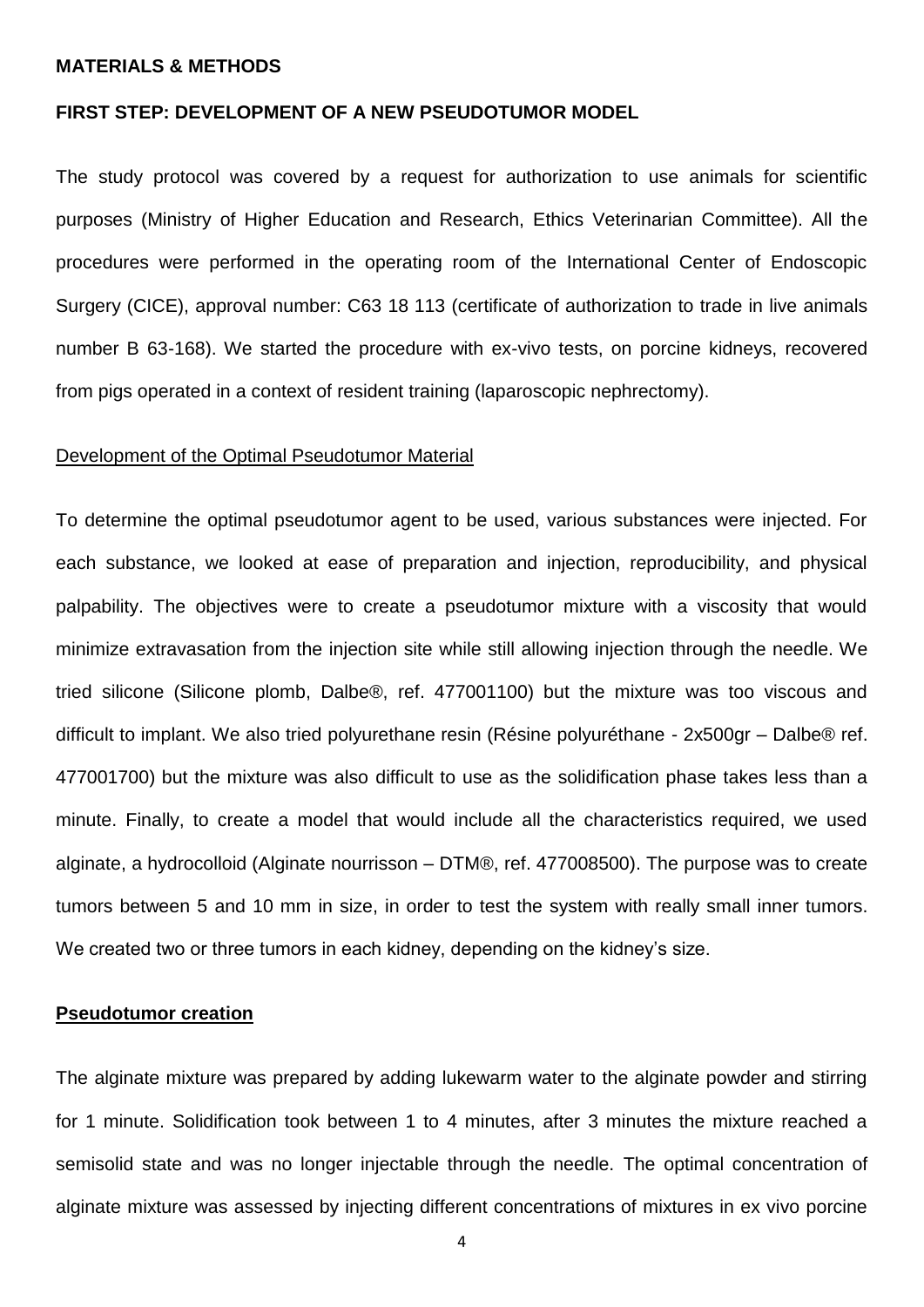kidneys. Finally, a concentration of 0.5 gram/mL proved to result in a mixture that was easily injected and formed firm tumours in the kidney parenchyma. After mixing, the alginate mixture was loaded into a 5mL syringe and 1-2mL of the mixture was slowly injected into the renal parenchyma using an 18-gauge needle.

# MRI: Imaging of pseudotumors

T1-weighted MRI examinations were made of the kidneys with a 3T MR scanner along the three planes (axial, coronal and sagittal). We adjusted MRI settings to have a 0.4mm resolution, with a slice thickness of 1.5mm. Pseudotumors were easily identified as hypointense focal lesions (Figure 1).

# Figure 1: Overview of our AR system.



**MRI: segmented kidney** and tumors



3D mesh model

Laparoscopic view

# **SECOND STEP: EVALUATION WITH A STATE-OF-THE-ART AUGMENTED REALITY SYSTEM**

# AR software

For soft organs, AR is very challenging and robust systems capable of handling soft tissue deformation are yet to be created. To achieve AR in this context, three main challenges have to be overcome: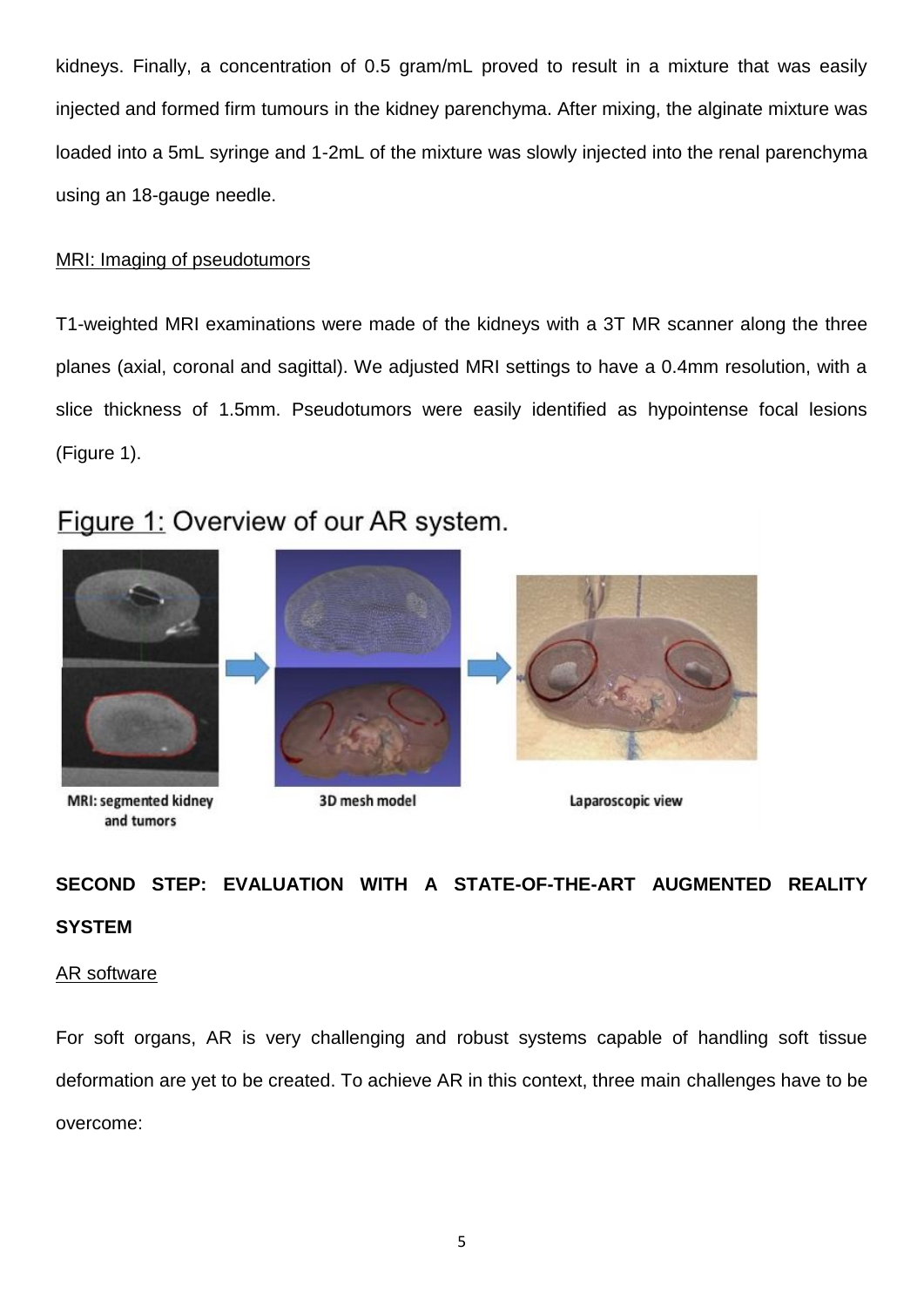- In the segmentation phase with the MRI images, the kidney and pseudotumor surfaces are determined in order to construct a 3D mesh model. This process is the least time-critical because it can be done before the intervention and typically performed with semi-automatic facilities (8). This segmentation phase was performed with the use of interactive segmentation software (Medical Imaging Interaction Toolkit; German Cancer Research Center).
- The second challenge is real-time registration, where the goal is to transpose the preoperative organ model into the per-operative model. To conform to the deformation between the pre and the surgical model, we used a biomechanical model. The objectives of the registration paradigm is to construct a pre-operative biomechanical model from preoperative data and then to texture the external surface of this pre-operative biomechanical model. The initial registration stage is non-live. There is then a need to follow the organ deformation and movements. It is the live stage which is called tracking. For the tracking stage, we used an existing method based on 'feature-matching' (9) proposed in our group. This method is called Wide-Baseline Multi-Texturemap Registration.

# **Visualization with the AR software**

The 3D pre-operative model is automatically deformed, positioned (or "registered" whatever the movements of the organ) and fused with the laparoscopic view of the kidneys (9). This blending gives the impression that the kidney is semi-transparent and the surgeon can see the exact location of the tumor inside (Figure 1). The goal of the visualization is to augment the laparoscope image with data from the organ model in order to guide the surgeon. Our AR software ran on a mid-range Intel i7 desktop workstation with an NVidia 980Ti GPU and visualizations shown on a 26-inch monitor. The software was improved while we developed and used it (6). Our AR system guides surgeons, by showing them how to access the tumor with an incision tool. The main improvement we brought is called Tool-port Projection visualization. What the surgeon actually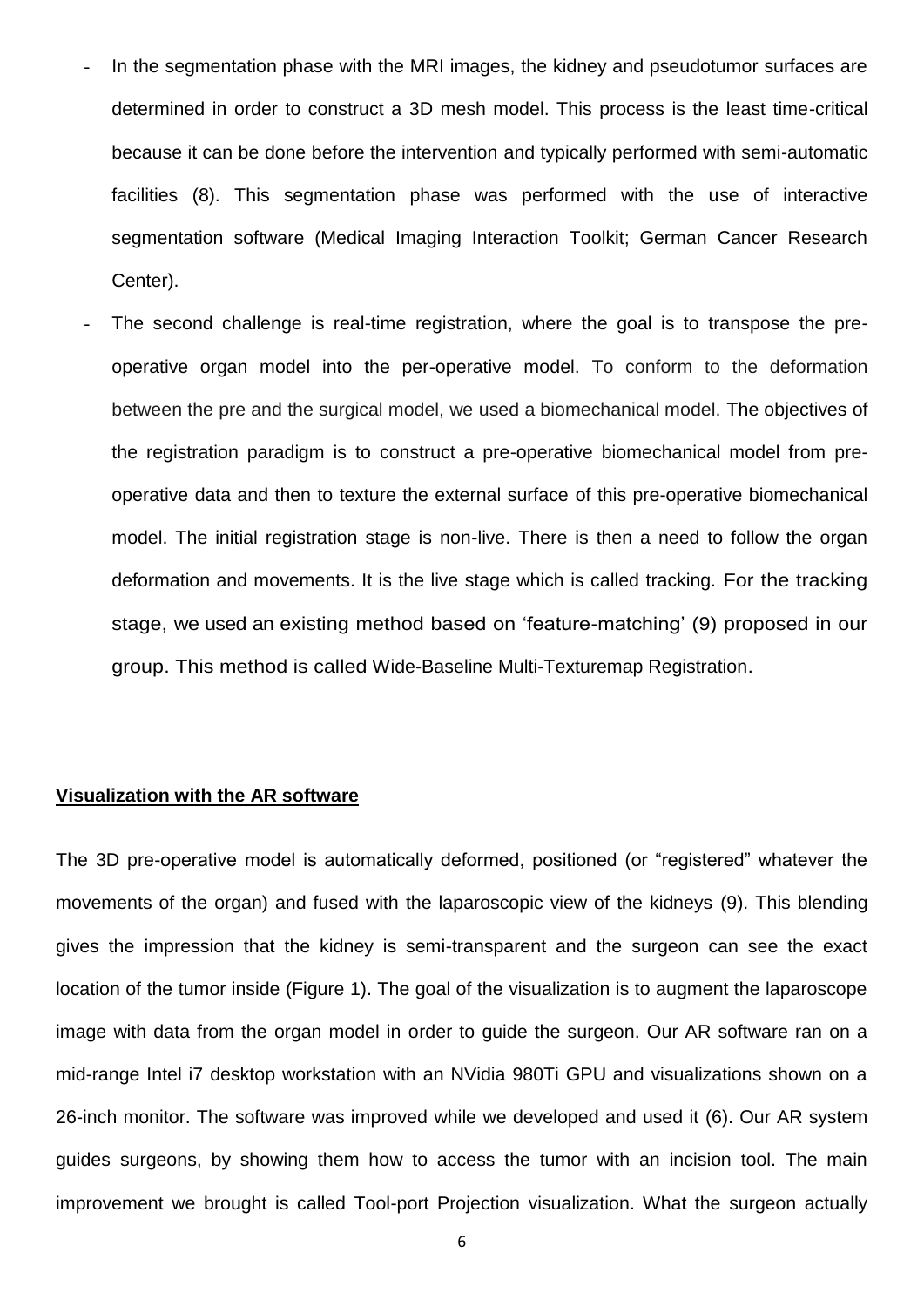wants is to be shown how to reach the tumor using the incision tool, while seeing the tumor's safe tissue margin. We provide both types of information, as illustrated in figure 2.



# Figure 2: Tool-port Projection

Our system works by showing the tumor's safe tissue margin projected onto the organ's surface as a ring which we call the tumor guidance ring. The projection is made so that if the surgeon were to cut into the organ along the tumor guidance ring, the tumor would be segmented with a minimal tissue margin, set depending on the surgeon's requirements.

On the 2D images in real time, in order to improve the depth localization of the tumor, the AR software also allows the kidney's surface mesh to be displayed in addition to the tumor meshes. Our software also provides the display of the resection margins defined pre-operatively by the surgeon (5mm margins in our model) and landmarks on the kidney's surface, giving an orthographic projection of the tumors and showing the surgeon the place to incise whilst respecting the margins. We also tried different colors of meshes (Figure 3) and different types of landmarks (Figure 4) to improve the visualization and we also modified transparency depending on the depth.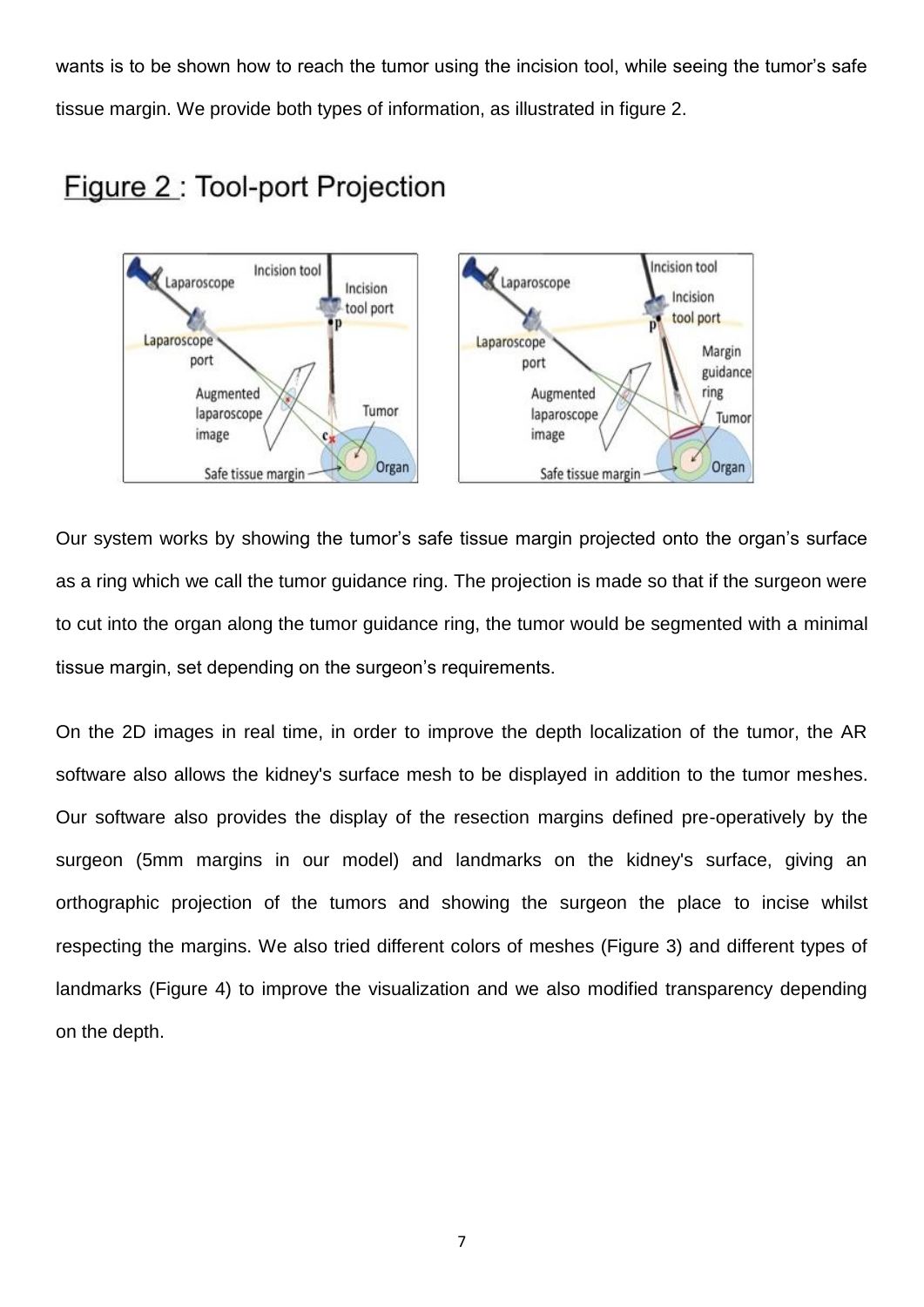Figure 3: Tests with different colors for meshes and different light effects on a synthetic uterus model placed in a pelvic trainer box



# Figure 4: Different types of visualization





# **Surgical procedure** (Figure 5)

The surgical equipment consists of a laparoscope (Karl Stortz 10-mm HD laparoscope SPIES system) with CLARA image enhancement activated, a laparoscopic pelvic trainer, a standard surgical grasper, a standard incision tool and an instrument with a surgical marker pen attached at the tip (the marker instrument).

Laparoscopic surgery was performed using a box pelvic trainer, with the kidney inserted on the bottom surface and the laparoscope and instruments inserted through three ports. The same port configuration was used in all cases.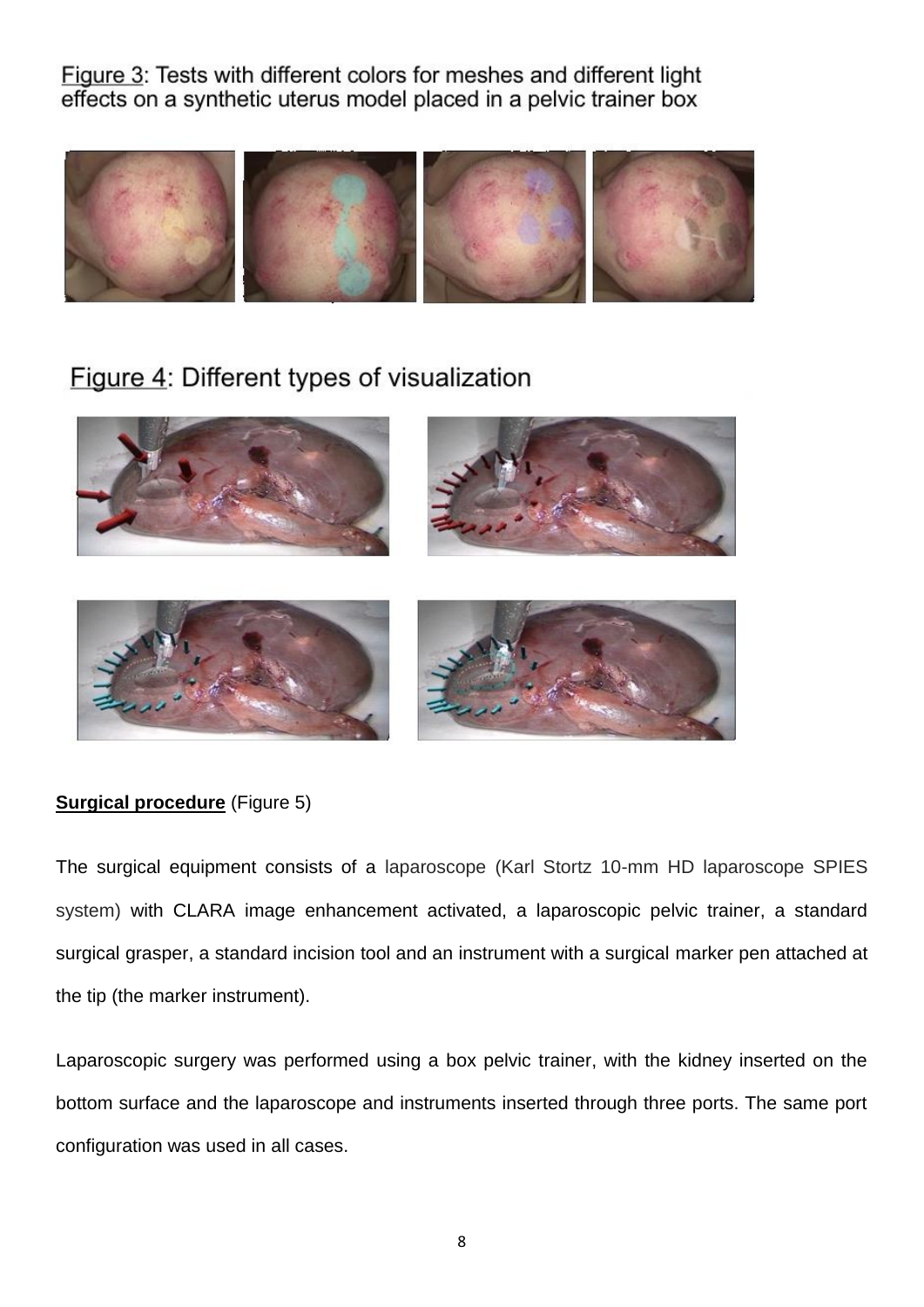

The objectives were to remove each tumor and the safe tissue margin thereof by cutting out a

cylinder-shaped section of tissue (Figure 2), from the superficial to the deep ends of the kidney. The kidneys were divided equally and randomly into two groups (the AR group and the Non-AR group), with 12 kidneys with 29 tumors in the AR group and 12 kidneys with 33 tumors in the Non-AR group. In the AR group the task was first to mark out the safe tissue margin on the organ's surface using the marker instrument, guided by the AR visualization. Then we started surgical resection with AR visualization and when the kidney became deformed by the resection, the marks were used to guide resection (with AR deactivated) as our guidance system is not designed to handle the significant deformation which occurs when a tumor is resected. In the Non-AR group, the surgeon had to carry out resection in conditions simulating the gold standard method (where only MRI was available): the surgeon had to first look at the MRI data using the interactive slicebased method (8), then remove the tumor without AR guidance using the same safe tissue margin of 5mm.

All surgical procedures were performed by the same surgeon who practiced surgical resection during training sessions with and without AR before starting the protocol.

## **Pathological analysis**

The specimens were transported in formalin to the laboratory, embedded in paraffin and manually sectioned with a microtome to obtain 5um paraffin sections. The sections were then stained with toluidine blue and analyzed with a 10x magnification OlympusBX51® microscope. To measure the margins, we used the CellSens standard® software.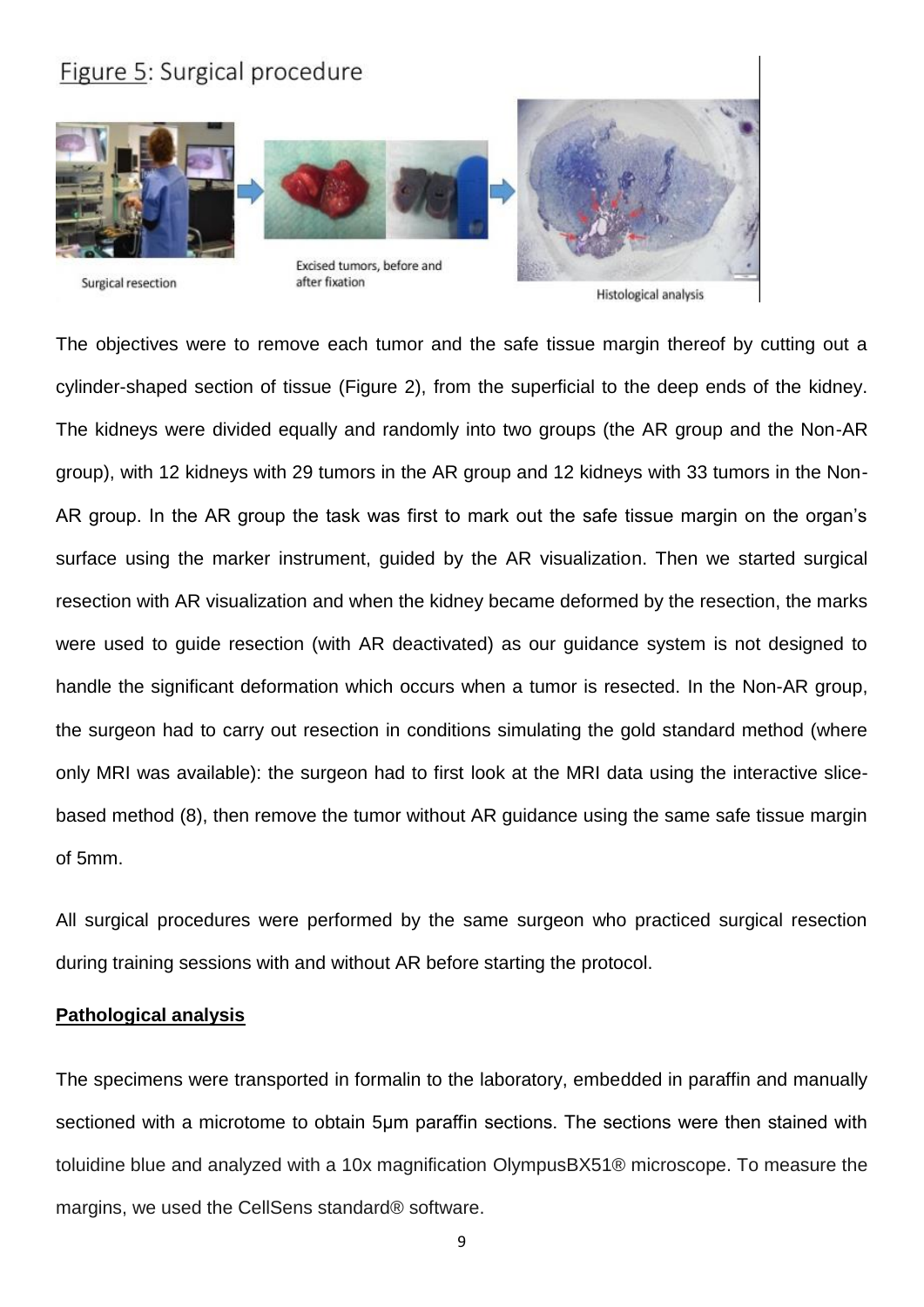We evaluated the quality of each resection with histological analysis: the healthy parenchymal margins were measured at the superior, inferior and both lateral ends of the surgical specimen. We also measured the superficial and deep ends, even though in our protocol these margins were not taken into account to evaluate the accuracy of the AR system. Indeed, in our protocol we decided to not take into account the deep margin of the lesion. Indeed, the objectives were to remove each tumor by cutting out a cylinder-shaped section of tissue from the superficial to the deep ends of the kidney, and because some really deep tumors would have add contact margins because of the tumors creation and deep localization, and not because of the surgical resection. The parenchymal margin was considered "complete" when a continuous ring of healthy parenchyma/tissue surrounded the lesion (we measured these margins), and "incomplete" when the tumor abutted the enucleation capsule (positive margin).

#### **Statistical analysis**

Statistical analysis was performed using the Stata software (version 13, StataCorp, College Station US). The tests were two-sided, with a type I error set at α=0.05. Continuous data were presented as mean  $(\pm$  standard deviation) or median [interquartile range]. The assumption of normality was assessed using the Shapiro–Wilk test. The number of kidneys and associated percentages were presented for categorical parameters. Then, to take into account between- and within-subject variability (due to several repeated measurements), random effects models (linear for quantitative dependent outcome, with logarithmic transformation to achieve normality when appropriate, logistic for dichotomous dependent variable) were used rather than the usual statistical tests which would not be appropriate due to the hypothesis of independence data not verified. To measure the impact of group effect, this variable was considered as a fixed effect and the kidney was studied as a random effect.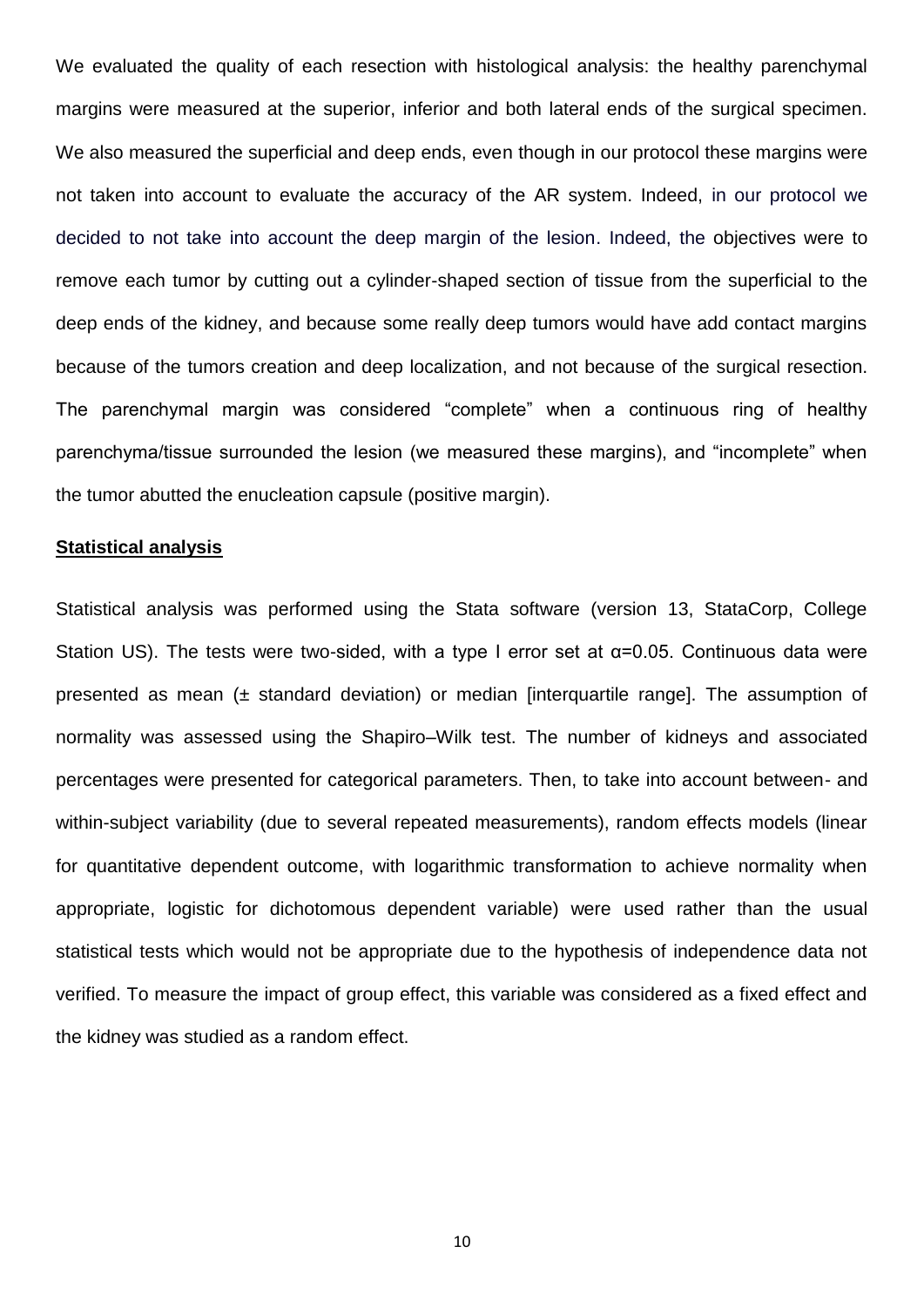## **RESULTS**

### **Tumor creation and MRI**

In total we created 128 tumors: 38 were not segmented because of faults in the pseudo-tumor creation phase (tumor visible on kidney surface, or mixture accidentally injected in the urinary tract). We thus finally segmented 90 tumors. 28 were used to test the AR software, improve visualization and for surgeon training.

Next, 62 tumors were surgically resected (29 with AR/33 without AR). The pigs' kidneys ranged in size from 63.88 to 85.05mm. The measurements were not statistically different between our two groups. At MRI, the tumors ranged in size from 4.03 to 15.4 mm. We also analyzed the kidney and pseudotumor volume estimation after segmentation (Table 1).

|              | Pig kidney size (mm) | Tumor size (mm) | Kidney volume $(mm3)$ | Tumor volume (mm <sup>3</sup> ) |
|--------------|----------------------|-----------------|-----------------------|---------------------------------|
| AR group     | $75.13 \pm 6.88$     | $8.15 \pm 2.34$ | $32,818 \pm 8722$     | $163 \pm 117$                   |
| Non-AR group | $75.22 \pm 4.49$     | $8.71 \pm 2.87$ | $29.719 \pm 5252$ .   | $132 \pm 93$                    |
| Total        | $75.18 \pm 5.69$     | $8.45 \pm 2.63$ | $31,169 \pm 7198$     | $146 \pm 105$                   |

Table 1: kidney and tumor volume statistics

## **Pathological analysis**

The volume of the specimens was analyzed macroscopically and the specimens ranged in size from 0.720 to 8.57cm<sup>3</sup> (mean 3.39  $\pm$  1.67). There were no differences between the two groups  $(p=0.44)$ .

We considered a resection to be a failure if either the tumor was completely absent from the core (a complete miss), or if it was intersected by the perimeter of the core (a positive margin).

Complete miss and positive margin (Figure 6)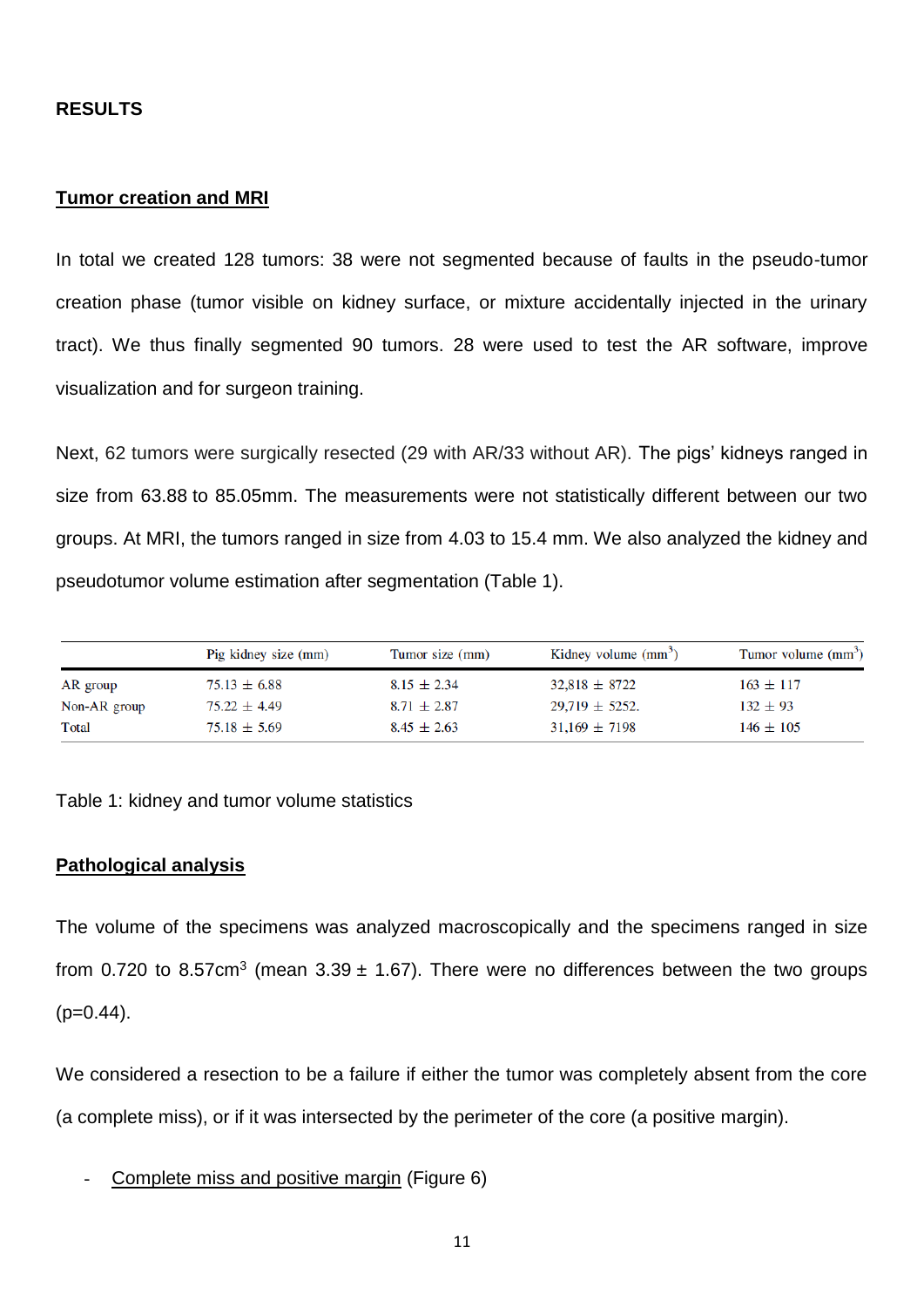In terms of tumors, our results showed 4 tumors with at least one positive margin (4/29=13.8%) in the AR group and 10 tumors with contact margins (30.3%) in the non-AR group (with p=0.01). There was no complete miss in the AR group, while there were 4 complete misses in the non-AR group. In total, there were 14 (42.4%) tumors with a positive margin or completely missed in the non-AR group (p<0,01) (Figure 6).



Figure 6: Difference between the two groups

## **DISCUSSION**

Historically, the reference standard for treatment of renal cell carcinoma has been radical nephrectomy. However, during the past two decades partial nephrectomy has gained acceptance for treatment of small tumors. During partial nephrectomy, the surgeon tries to preserve as much healthy renal tissue as possible while ensuring all tumor cells are removed (10). Partial nephrectomy has been shown to provide cancer-free survival comparable to radical nephrectomy (11–13), as it seems to significantly decrease the risk of developing renal insufficiency (14) and is associated with better quality of life (15). Recent series have demonstrated a local recurrence rate of less than 5% after partial nephrectomy (11,12,16). Positive surgical margins after partial nephrectomy form a rare event, occurring at a rate of 2-13% (17–21) but obviously for much larger tumors with larger resection (mean tumor size around 3.5 cm into the literature vs 4.03 to 15.4 mm in our study). The clinical significance of positive surgical margins is highly controversial, but local tumor recurrence can be attributed to residual tumor at the surgical margin due to inadequate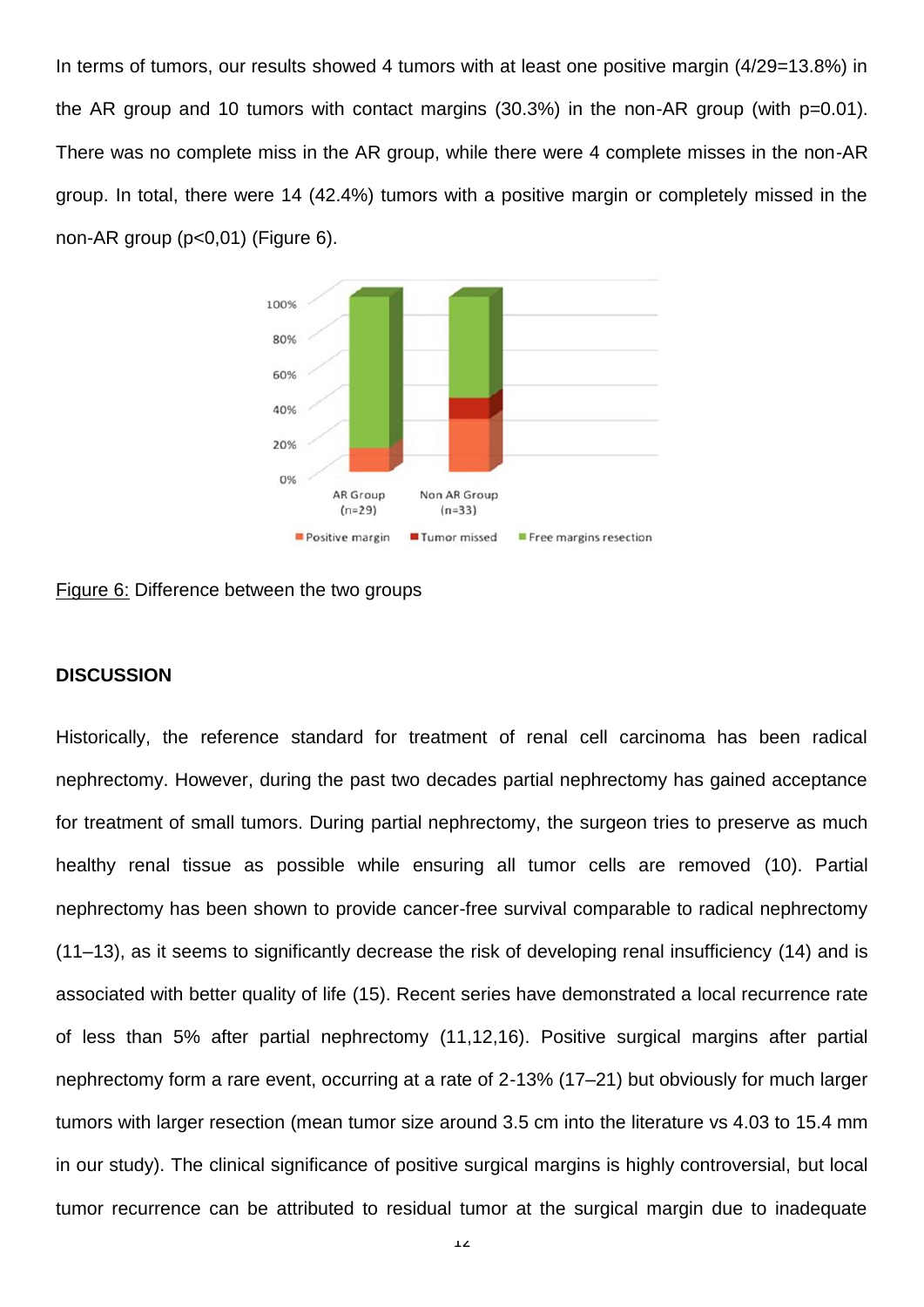tumor resection, so margin negativity remains an oncologic imperative to decrease this risk of local recurrence (22,23). The traditional practice has been to excise an additional 1 cm of tumor parenchyma, although recent studies have indicated that narrower margins are sufficient (24). Currently, the precise amount of normal renal parenchyma that must be removed to ensure a safe surgical margin is still a subject of great concern. The only imperative rule is negativity of the margins. If the tumor is completely excised with a surrounding margin of normal renal tissue, the width of the resection margin does not correlate with long-term disease progression (25). Accurate localization of small renal tumors could allow the surgeon to excise only the tumor with a small healthy margin and could help to reduce the learning curve for partial nephrectomy.

In our study, the choice of small tumors was made in order to model cases where tumors do not deform the surface of the kidney, making them harder to localize.

Inaccurate tumor localization can lead to the excision of an inordinate amount of normal parenchyma in an effort to obtain a complete resection or, even worse, could result in positive margins. AR allows real-time and precise localization of the lesion and adjustment of the extent of the resection accordingly. Virtual exploration with AR may assist the surgeon during the preliminary phase of a surgical procedure, through interactive and visual planning of the operative strategy, which can be simulated and corrected at every step.

## **Surgical resection and pathological analysis**

With our AR guidance system, we first evaluate the potential benefit of the use of AR to localize small inner tumors.

Our study shows that AR significantly improved the mean accuracy of tumor resection. The localization of tumors during laparoscopy can be simple when a superficial deformation is present, but for small tumors, it can be difficult since there is no tactile feedback. Moreover, although MR or CT provides a good cartography of tumors to transpose it for intra-operative navigation, using 2D vision remains challenging. The radiologist's anatomical landmarks are sometimes different to those used by the surgeons (26). The use of our AR guidance system provides significant benefits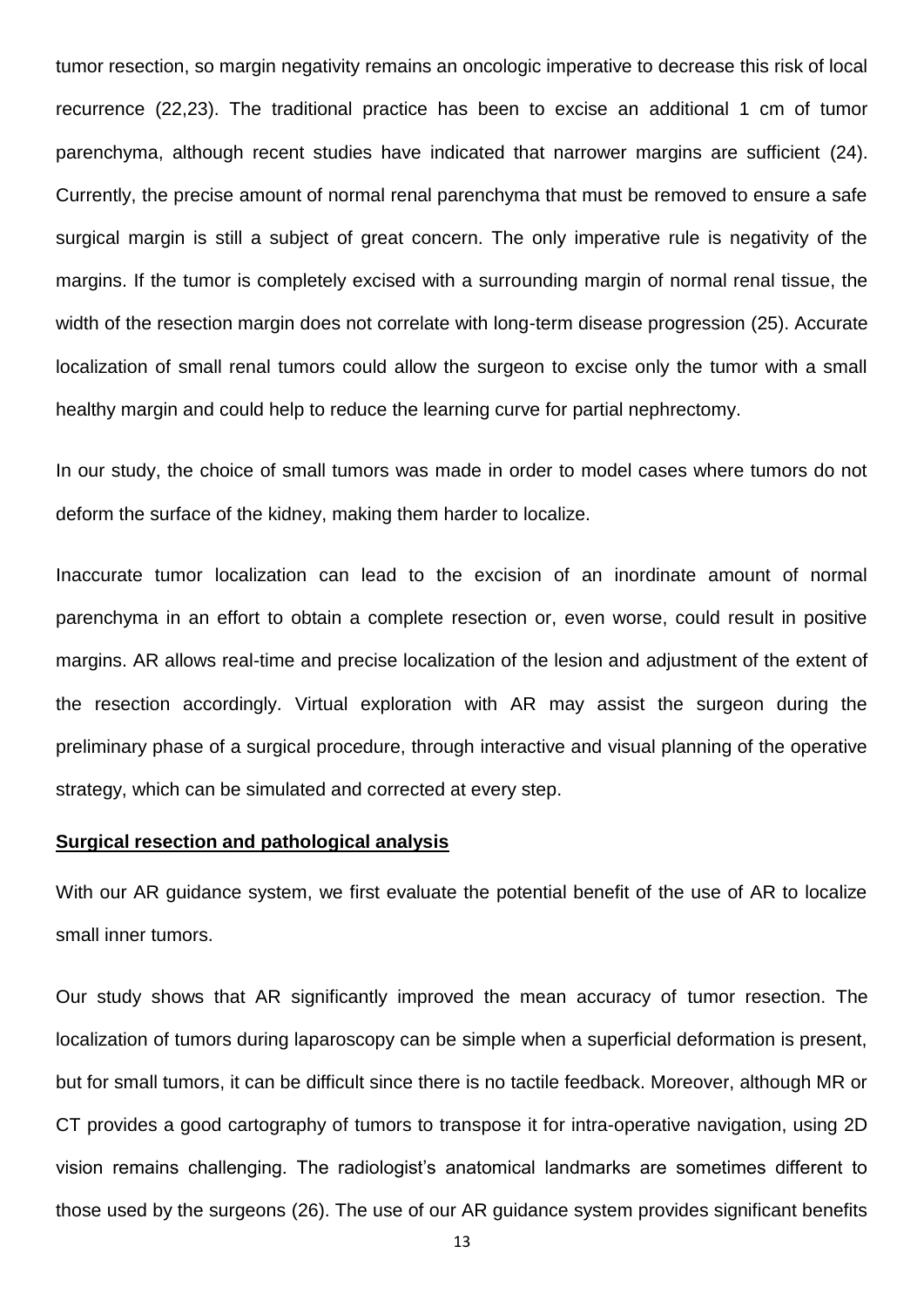and allows for accurate localization of very small tumors. Other important information (like vascularization, ureters and other anatomical structures) could also be displayed.

### **Our current AR system and the literature** (Table 2)

Research on the use of AR with mobile and deformable organs has not been reported. One of the reasons is most likely the technical challenge. There is no automatic segmentation available for MRI and the segmentation phase is still manual, even if achieved with the help of semi-automatic facilities (8). The process is time consuming, but not truly challenging and can be carried out before the intervention.

The most challenging phase remains the registration phase. The main problem is to achieve registration accurately, reliably and in real time. In our AR system, we do not need any external navigation tracking systems or preplaced surface markers. In our study, we describe an AR guidance system based on an existing system (6) in which we use a two-phase approach (Wide-Baseline Multi-Texturemap Registration).

Unlike SLAM-based tracking methods, which form the main classical tracking approach, our method does not use frame-to-frame tracking. Instead it performs tracking-by-detection. Consequently, our method can be used without any other hardware such as magnetic or optical tracking devices (4,27), and is usable when the surgical scene is approximately rigid. This allows it to register over long durations and can trivially recover when the organ is not visible for certain periods, such as when the surgeon removes and then reinserts the laparoscope or cleans the lens. In cases when the organ is assumed to be fixed relative to background structures, we can track using features from both the organ and background structures.

Moreover, SLAM during laparoscopy is still proving challenging, due to the repeated nature of the tissue's texture, rapid camera motion, blur and appearance changes caused by blood or coagulation. Our novel two-phase approach (Wide-Baseline Multi- Texturemap Registration) was shown to significantly outperform SLAM (9).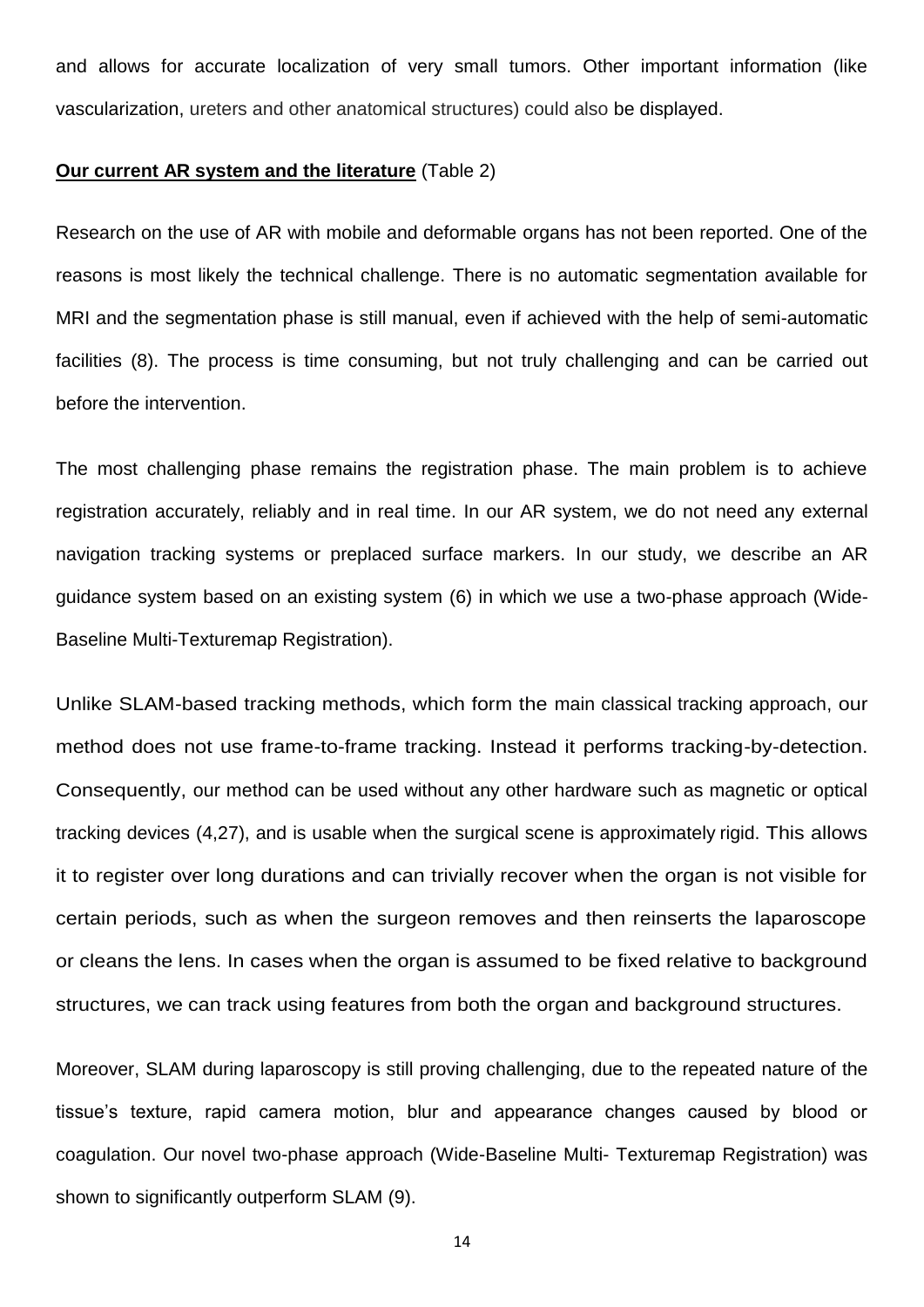Our system has also undergone several important improvements. The main improvement is a considerably better way to visually guide the surgeon, by showing how to access the tumor with an incision tool. We provide both types of information with what we call Tool-port Projection, shown in figure 2. Tool-port Projection works by showing the tumor's safe tissue margin projected onto the organ's surface as a ring, which we call the tumor guidance ring. The projection is made such that if the surgeon were to cut into the organ along the tumor guidance ring, the tumor would be resected with a minimal tissue margin, set depending on the surgeon's requirements.

During partial nephrectomy, there are two stages in which an AR environment offers a potential clinical advantage. First, to facilitate rapid and accurate anatomic identification of important neighboring structures (major vessels and the renal vasculature). Second, to facilitate unambiguous dissection during tumor resection ensuring negative surgical margins while achieving a maximally nephron-sparing operation.

Around 20 cases of partial nephrectomy with AR have been reported, with different AR techniques (28) (Table 2) (different methods of registration: manual registration, surface-based registration, fiducial-based registration, 3D-CT stereoscopic image registration) and different methods for tracking, but no tracking system seems to be truly reliable, especially in case of kidney deformation. Our system does not require artificial landmarks and unlike other systems (10,27,29) it does not fail with motion blur or when the laparoscope is removed (e.g. for cleaning) and then reinserted. Our system also solves the most challenging stages of tracking and fusion in real time.

In their study, Hughes-Hallett et al. explain that the ideal AR image guidance system would use a pre-operative scan and incorporate the triad of automated registration, tracking and tissue deformation. Our system seems to be the one that agrees most with this ideal definition, because other systems have no biomechanical model, no real-time tracking and fusion and are defeated by motion blur.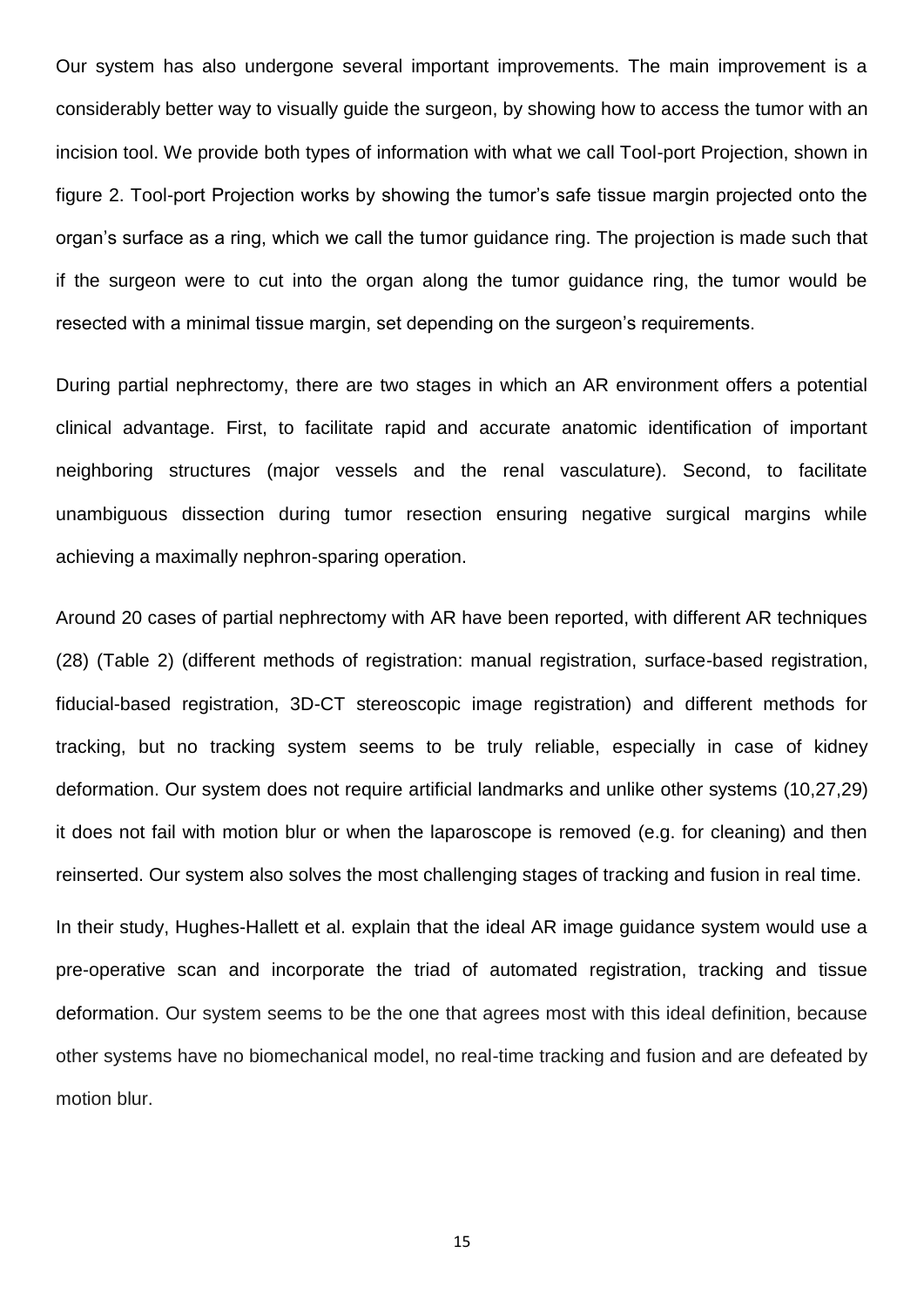The cost of a system may be a weakness. However, our system runs on a standard Intel i7 desktop PC at a cost of less than 1000 Euros (which is dropping each year for the same level of hardware) and does not need any other device.

|                            | Type of study           |                         | Ψ.                      | Accuracy<br>evaluation | blur motion              | Comparison<br>with and<br>without AR | Instruments            |                                             |                      |           |                    |                        |                                                          |                                |                                          |
|----------------------------|-------------------------|-------------------------|-------------------------|------------------------|--------------------------|--------------------------------------|------------------------|---------------------------------------------|----------------------|-----------|--------------------|------------------------|----------------------------------------------------------|--------------------------------|------------------------------------------|
|                            | In Vivo                 | Ex<br>Vivo              |                         |                        |                          |                                      | Instrument<br>tracking | Camera tracking<br>(Inside-out<br>tracking) | Specific<br>material | 3D camera | Robotic<br>surgery | Manual<br>Registration | Surface-based<br>registration                            | Fiducial-based<br>registration | 3D-CT stereoscopic<br>image registration |
| Nakamura et al (34)        | $\overline{X}$          |                         | $\overline{2}$          | <b>NA</b>              | $\overline{?}$           | N <sub>o</sub>                       | N <sub>o</sub>         | N <sub>o</sub>                              | <b>No</b>            | <b>No</b> | N <sub>0</sub>     | $\overline{x}$         |                                                          |                                |                                          |
| Teber et al (10)           | $\overline{\mathsf{x}}$ | $\overline{\mathsf{x}}$ | 10/10                   | $+$                    | $\overline{?}$           | No                                   | No                     | Yes                                         | Yes                  | No        | No                 | $\overline{x}$         |                                                          | $\overline{\mathsf{x}}$        |                                          |
| Ukimura et al (35)         | $\times$                |                         | $\overline{1}$          | <b>NA</b>              | $\overline{ }$           | No                                   | Yes                    | No                                          | Yes                  | No        | No                 | $\overline{x}$         |                                                          |                                |                                          |
| Altamar et al (36)         |                         | $\mathsf{x}$            | 6                       | $\ddot{}$              | $\overline{?}$           | No                                   | Yes                    | N <sub>0</sub>                              | Yes                  | Yes       | Yes                |                        | x                                                        |                                |                                          |
| Herrell et al (37)         |                         | $\overline{\mathsf{x}}$ | 13                      | $+$                    | $\overline{?}$           | Yes                                  | Yes                    | No                                          | Yes                  | Yes       | Yes                |                        | $\overline{x}$                                           |                                |                                          |
| Benincasa et al (38)       |                         | $\overline{\mathsf{x}}$ | $\overline{1}$          | $+$                    | $\overline{?}$           | No                                   | $\overline{N_{0}}$     | No                                          | Yes                  | No        | No                 |                        | $\overline{x}$                                           |                                |                                          |
| Nakamoto et al (39)        |                         | $\times$                | $\overline{1}$          | $+$                    | $\overline{2}$           | No                                   | Yes                    | No                                          | Yes                  | No        | No                 |                        |                                                          | X                              |                                          |
| Baumhauer et al<br>(40)    |                         | $\overline{\mathbf{x}}$ | $\overline{\mathbf{3}}$ | $+$                    | $\overline{?}$           | No                                   | No                     | Yes                                         | Yes                  | No        | No                 |                        |                                                          | $\overline{\mathsf{x}}$        |                                          |
| Pratt et al (41)           | $\overline{\mathsf{x}}$ | $\overline{\mathsf{x}}$ | 3/20                    | $\ddot{}$              | $\overline{?}$           | No                                   | <b>No</b>              | Yes                                         | Yes                  | No        | No                 |                        |                                                          |                                | $\overline{\mathsf{x}}$                  |
| Su et al (42)              |                         | Post procedural         | 2                       | $+$                    | $\overline{z}$           | No                                   | No                     | No                                          | Yes                  | Yes       | Yes                |                        |                                                          |                                | $\overline{x}$                           |
| Nosrati et al. (43)        | $\mathsf{X}$            |                         | 15                      | $+$                    | $\overline{\phantom{a}}$ | No                                   | No                     | No                                          | Yes                  | No        | No                 | $\mathsf{x}$           |                                                          |                                |                                          |
| Simpfendörfer et al        | Х                       |                         | 10                      | <b>NA</b>              | $\overline{?}$           | No                                   | No                     | Yes                                         | Yes                  | No        | No                 |                        |                                                          | $\overline{\mathsf{x}}$        |                                          |
| (31)                       |                         |                         |                         |                        |                          |                                      |                        |                                             |                      |           |                    |                        |                                                          |                                |                                          |
| Puerto-Souza et al<br>(44) |                         | Post procedural         | 2                       | $+$                    |                          | No                                   | No                     | Yes                                         | Yes                  | No        | No                 | $\times$               |                                                          |                                |                                          |
| Our technique              |                         | $\mathsf{x}$            | 62                      | $\overline{2}$         | $***$                    | Yes                                  | <b>No</b>              | <b>No</b>                                   | <b>No</b>            | <b>No</b> | <b>No</b>          |                        | X Wide-Baseline Multi-<br><b>Texturemap Registration</b> |                                |                                          |

Table 2: the state of the art

# **Limitations**

One of the limitations is that we used MRI. We know that Computed Tomography (CT) has traditionally been the imaging technique of choice for evaluating potential solid renal tumors (30). We emphasize that our AR quidance system does not require any fundamental changes to use pre-operative CT images rather than MRI. For the most part, CT is limited to characterization based upon the attenuation and enhancement characteristics of a lesion and requires exposure of patients to ionizing radiation. For these reasons, MRI is being increasingly used to characterize solid renal masses (30), especially in case of lesions deemed to be too small to characterize by CT (31). To add to these arguments, segmentation is easier using MRI due to the precision of the resolution. In the future, US segmentation will be possible using the same technique as we have described, probably adding to the cost-effectiveness of our technique. Another study has already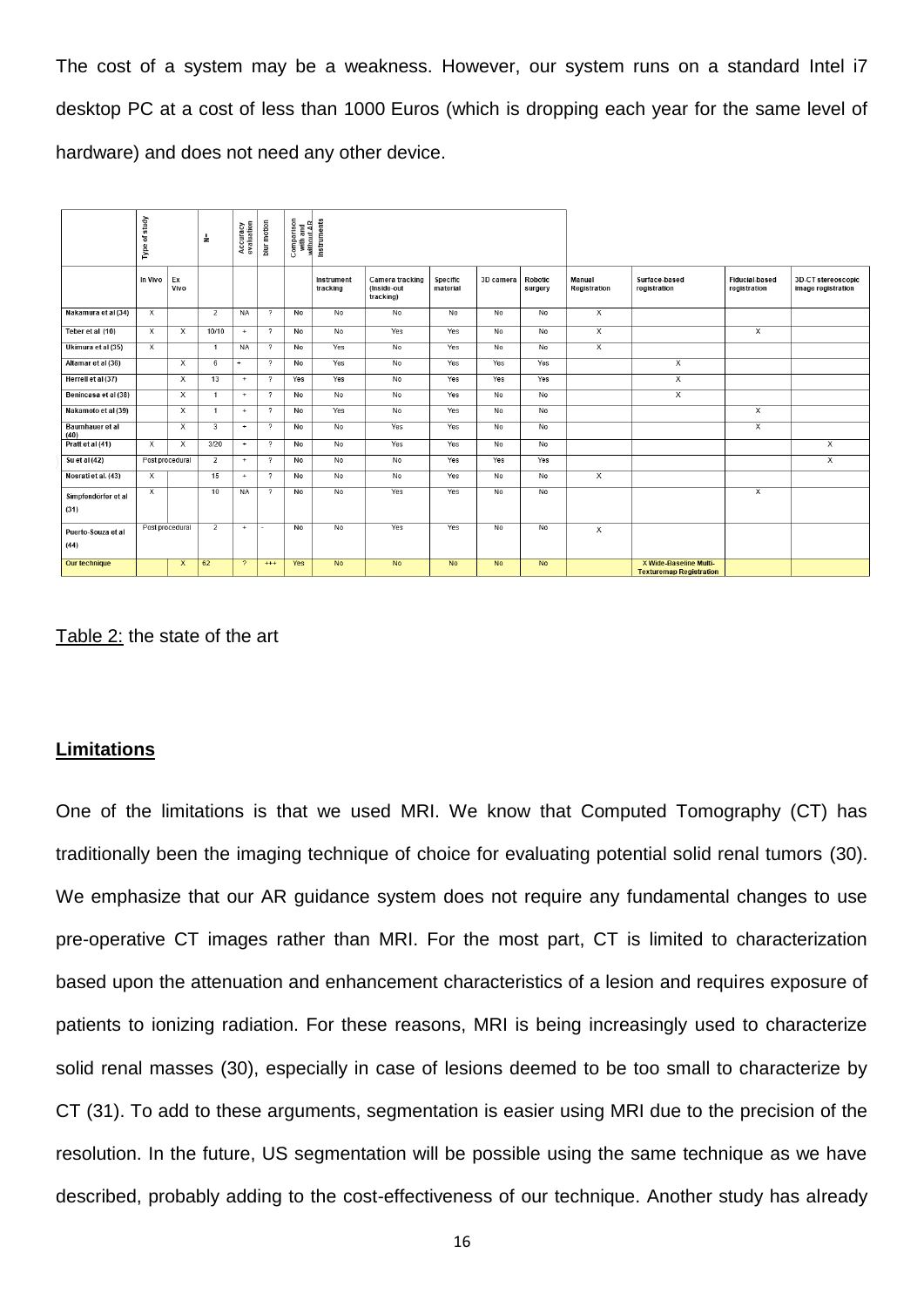shown the feasibility of the navigation system with transrectal ultra-sonography information superimposed via AR in real time for laparoscopic prostatectomy (4).

The imaging technique of choice for peroperative evaluating potential solid renal tumors is still discussed (30). The use of an intraoperative ultrasound guidance need the use specific materials, with a important cost. A learning curve for the use of this technique is also necessary. Our AR guidance system does not require any fundamental changes to the MRI acquisition. The cost of the material of our AR system is also reduced. The next step in the development of AR will be the comparison with EUS.

In our study, the software was developed and improved while we used it. This continuous improvement could have influence the results but the main evolution concerned only the rapidity and didn't modify the principle of the fusion and the tracking phases.

Another limitation is that during surgical procedure, AR systems are not designed actually to handle the deformation that occurs after incision of the organ surface. In the next future, the technical evolution including new biomechanical model (32) will allow to maintain AR guidance after the initial incision.

#### **Future perspectives**

In this study, we show the significant benefit of the use of this AR guidance system, in this surgical model. The next step will be to work on the other anatomical structures: AR could be helpful to localize not only the tumor itself, but also all the anatomic landmarks and surrounding organs (ureter, main vessels, rectum…). AR could also improve planning the surgery for a specific case: it can be used for visualizing during surgery a preoperative optimized incision plan (which takes into account vascularization, access to all the tumors, tool ports etc.). Other surgical indication with large dissection and distortion of the normal anatomy (Deep Infiltrating endometriosis, oncologic procedure, uterine scar niche, etc.) could also benefit from this technology.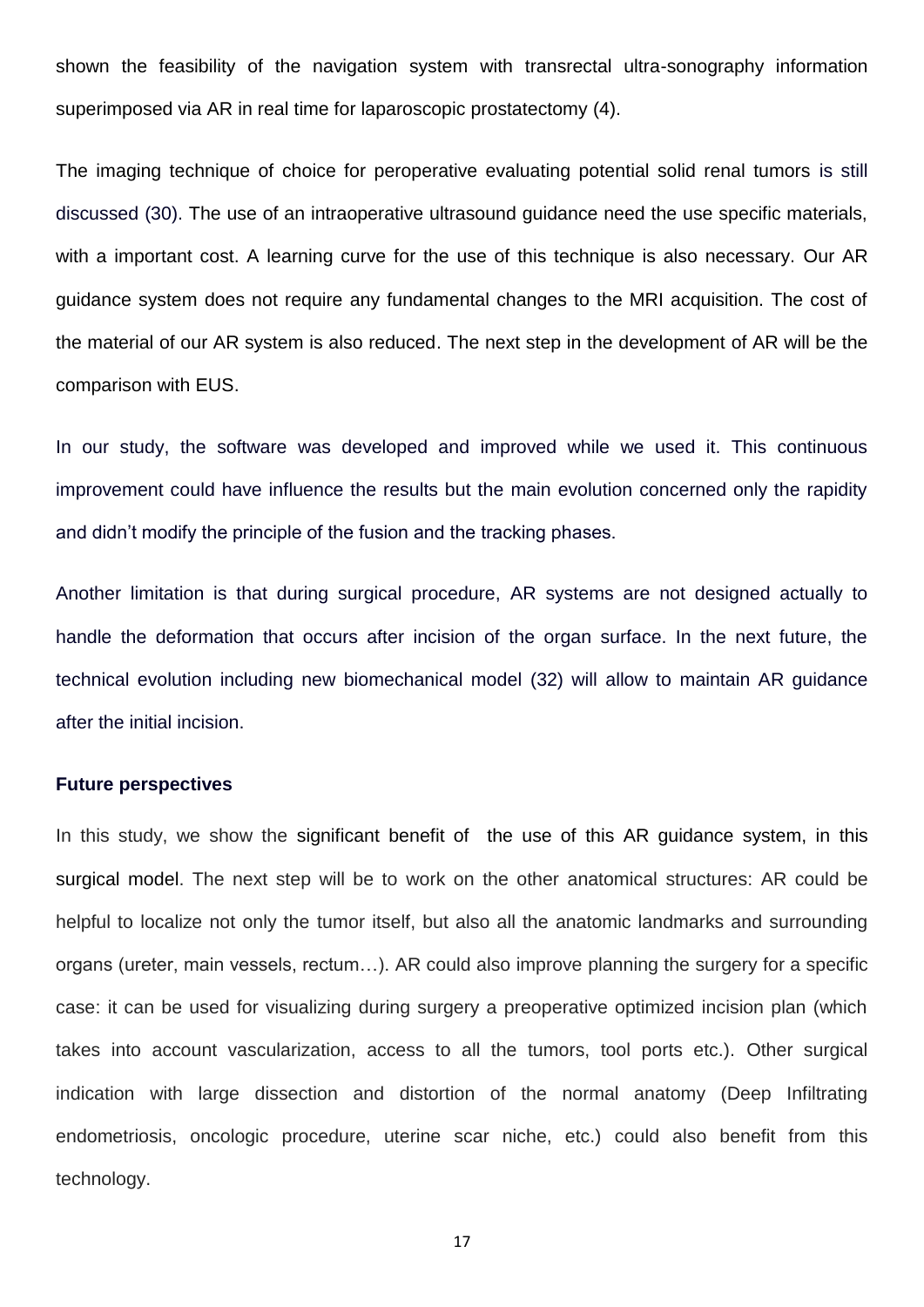# **CONCLUSION**

There is a significant benefit in the use of our AR guidance system in our surgical model. It provides accurate localization of very small tumors. Crucial information such as vascularization could also be displayed. In the near future, the intra-operative localization of all anatomical structures (including the ureters, arteries and complete vascularization of the tumor) will become possible. In the broader context, this study is the first to systematically evaluate an AR tumor guidance system in laparoscopic surgery by performing complete resections and measuring resection margin errors.

## **DISCLOSURES**

**Dr P. Chauvet, T. Collins, C. Debize, L. Novais-Gameiro, B. Pereira, Prs A. Bartoli and M.** 

**Canis, Dr N. Bourdel have no conflicts of interest or financial ties to disclose.** 

#### **ACKNOWLEDGEMENT**

This research has received funding from the EU's FP7 through the ERC research grant 307483 FLEXABLE.

#### **REFERENCES**

1. Pessaux P, Diana M, Soler L, Piardi T, Mutter D, Marescaux J. Robotic duodenopancreatectomy assisted with augmented reality and real-time fluorescence guidance. Surg Endosc. août 2014;28(8):2493‑8. 2. Marescaux J, Rubino F, Arenas M, Mutter D, Soler L. Augmented-reality-assisted laparoscopic adrenalectomy. JAMA. 10 nov 2004;292(18):2214‑5.

3. Pessaux P, Diana M, Soler L, Piardi T, Mutter D, Marescaux J. Towards cybernetic surgery: robotic and augmented reality-assisted liver segmentectomy. Langenbecks Arch Surg Dtsch Ges Für Chir. avr 2015;400(3):381‑5.

4. Simpfendörfer T, Baumhauer M, Müller M, Gutt CN, Meinzer H-P, Rassweiler JJ, et al. Augmented reality visualization during laparoscopic radical prostatectomy. J Endourol Endourol Soc. déc 2011;25(12):1841‑5.

5. Grimson WL, Ettinger GJ, White SJ, Lozano-Perez T, Wells WM, Kikinis R. An automatic registration method for frameless stereotaxy, image guided surgery, and enhanced reality visualization. IEEE Trans Med Imaging. 1996;15(2):129‑40.

6. Bourdel N, Collins T, Pizarro D, Bartoli A, Da Ines D, Perreira B, et al. Augmented reality in gynecologic surgery: evaluation of potential benefits for myomectomy in an experimental uterine model. Surg Endosc. 29 avr 2016;

7. Bourdel N, Collins T, Pizarro D, Debize C, Grémeau A, Bartoli A, et al. Use of augmented reality in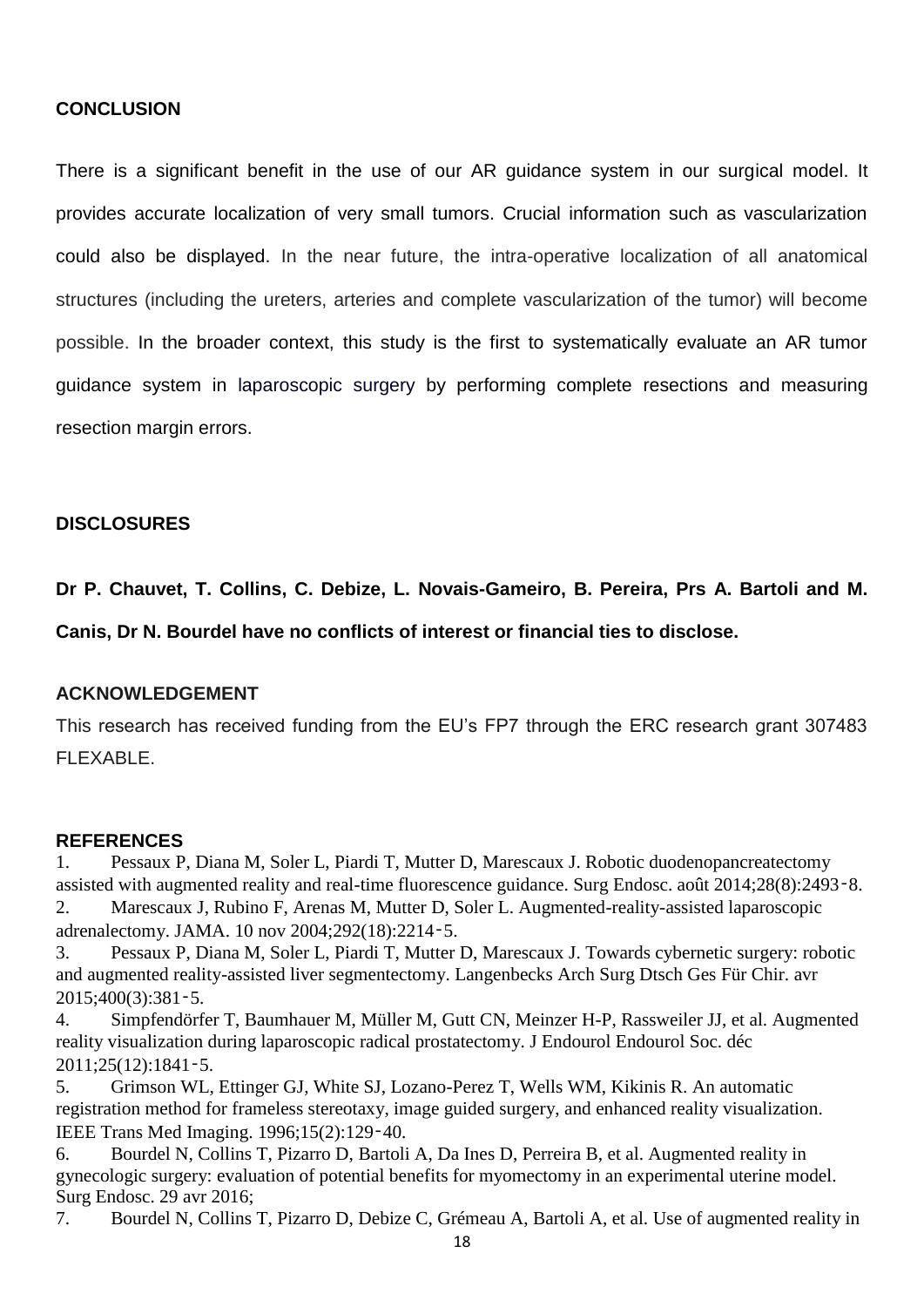laparoscopic gynecology to visualize myomas. Fertil Steril. janv 2017;

8. Wolf I, Vetter M, Wegner I, Böttger T, Nolden M, Schöbinger M, et al. The medical imaging interaction toolkit. Med Image Anal. déc 2005;9(6):594‑604.

9. Collins T, Pizarro D, Bartoli A, Canis M, Bourdel N. Realtime Wide-Baseline Registration of the Uterus in Laparoscopic Videos Using Multiple Texture Maps. In: Liao H, Linte CA, Masamune K, Peters TM, Zheng G, éditeurs. Augmented Reality Environments for Medical Imaging and Computer-Assisted Interventions [Internet]. Springer Berlin Heidelberg; 2013 [cité 10 oct 2015]. p. 162‑71. (Lecture Notes in Computer Science). Disponible sur: http://link.springer.com/chapter/10.1007/978-3-642-40843-4\_18

10. Teber D, Guven S, Simpfendörfer T, Baumhauer M, Güven EO, Yencilek F, et al. Augmented Reality: A New Tool To Improve Surgical Accuracy during Laparoscopic Partial Nephrectomy? Preliminary In Vitro and In Vivo Results. Eur Urol. août 2009;56(2):332‑8.

11. Hafez KS, Fergany AF, Novick AC. Nephron sparing surgery for localized renal cell carcinoma: impact of tumor size on patient survival, tumor recurrence and TNM staging. J Urol. déc 1999;162(6):1930‑3.

12. Herr HW. Partial nephrectomy for unilateral renal carcinoma and a normal controlateral kidney: 10 year followup. J Urol. janv 1999;161(1):33‑5.

13. Lee CT, Katz J, Shi W, Thaler HT, Reuter VE, Russo P. Surgical management of renal tumors 4 cm or less in a contemporary cohort. J Urol. mars 2000;163(3):730‑6.

14. McKiernan J, Simmons R, Katz J, Russo P. Natural history of chronic renal insufficiency after partial and radical nephrectomy. Urology. juin 2002;59(6):816‑20.

15. Clark PE, Schover LR, Uzzo RG, Hafez KS, Rybicki LA, Novick AC. Quality of life and psychological adaptation after surgical treatment for localized renal cell carcinoma: impact of the amount of remaining renal tissue. Urology. févr 2001;57(2):252‑6.

16. Hafez KS, Novick AC, Campbell SC. Patterns of Tumor Recurrence and Guidelines for Followup After Nephron Sparing Surgery for Sporadic Renal Cell Carcinoma. J Urol. juin 1997;157(6):2067‑70.

17. Breda A, Stepanian SV, Liao J, Lam JS, Guazzoni G, Stifelman M, et al. Positive Margins in Laparoscopic Partial Nephrectomy in 855 Cases: A Multi-Institutional Survey From the United States and Europe. J Urol. juill 2007;178(1):47‑50.

18. Gill IS, Kavoussi LR, Lane BR, Blute ML, Babineau D, Colombo JR, et al. Comparison of 1,800 Laparoscopic and Open Partial Nephrectomies for Single Renal Tumors. J Urol. juill 2007;178(1):41-6.

19. Yossepowitch O, Thompson RH, Leibovich BC, Eggener SE, Pettus JA, Kwon ED, et al. Positive Surgical Margins at Partial Nephrectomy: Predictors and Oncological Outcomes. J Urol. juin 2008;179(6):2158‑63.

20. Ani I, Finelli A, Alibhai SMH, Timilshina N, Fleshner N, Abouassaly R. Prevalence and impact on survival of positive surgical margins in partial nephrectomy for renal cell carcinoma: a population-based study: Positive surgical margins after partial nephrectomy for RCC. BJU Int. juin 2013;111(8):E300-5.

21. Tabayoyong W, Abouassaly R, Kiechle JE, Cherullo EE, Meropol NJ, Shah ND, et al. Variation in Surgical Margin Status by Surgical Approach among Patients Undergoing Partial Nephrectomy for Small Renal Masses. J Urol. déc 2015;194(6):1548‑53.

22. Vermooten V. Indications for conservative surgery in certain renal tumors: a study based on the growth pattern of the cell carcinoma. J Urol. août 1950;64(2):200‑8.

23. Russo P. Renal cell carcinoma: presentation, staging, and surgical treatment. Semin Oncol. avr 2000;27(2):160‑76.

24. Sutherland SE, Resnick MI, Maclennan GT, Goldman HB. Does the size of the surgical margin in partial nephrectomy for renal cell cancer really matter? J Urol. jany 2002;167(1):61-4.

25. Castilla EA, Liou LS, Abrahams NA, Fergany A, Rybicki LA, Myles J, et al. Prognostic importance of resection margin width after nephron-sparing surgery for renal cell carcinoma. Urology. déc 2002;60(6):993‑7.

26. Rizzo S, Calareso G, De Maria F, Zanagnolo V, Lazzari R, Cecconi A, et al. Gynecologic tumors: how to communicate imaging results to the surgeon. Cancer Imaging Off Publ Int Cancer Imaging Soc. 2013;13(4):611‑25.

27. Nakamoto M, Nakada K, Sato Y, Konishi K, Hashizume M, Tamura S. Intraoperative magnetic